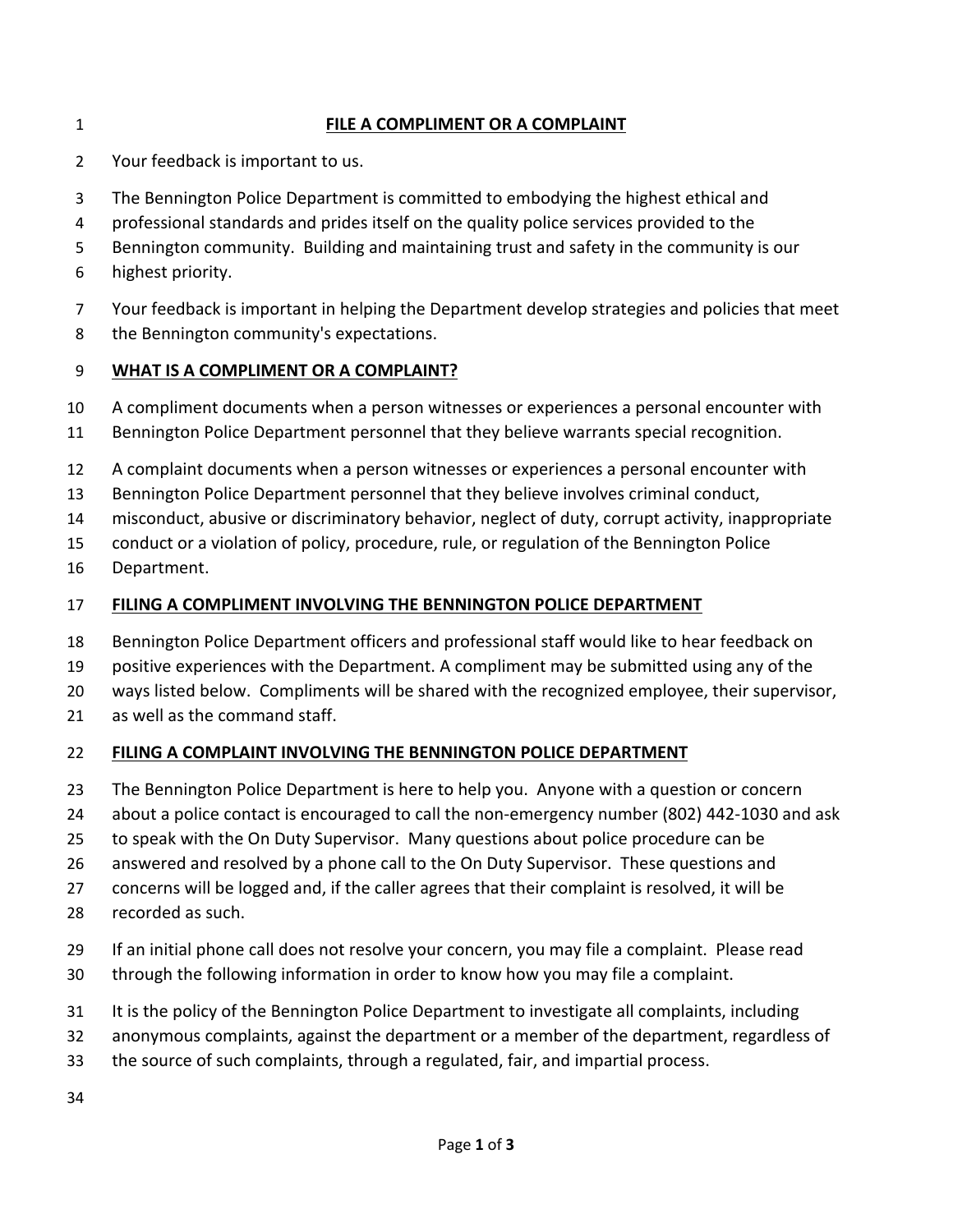- Individuals who seek to file a complaint will NOT be asked about their immigration status nor
- will information of immigration status be shared with other law enforcement agencies.
- We accept complaints from the person directly involved, from third parties who witnessed the
- event in question, and from juveniles (though a parent, guardian, or advocate must be
- involved). We also accept anonymous complaints, but they are more difficult to investigate.
- Please note that the more information provided to the Department, the better we can assist in
- addressing your concerns.

# **COMPLAINT INVESTIGATION PROCESS**

- Serious allegations, violations of law or civil rights, will be referred to a member of the
- command staff trained in Internal Affairs for investigation on behalf of the Chief of Police.
- Minor misconduct, for example, being discourteous or cruiser operation, can be assigned to the
- supervisor for review. Regardless of the situation, the complainant will be notified of the
- findings of the inquiry.
- Criminal conduct is investigated by law enforcement and the State's Attorney
- Abusive/discriminatory behavior, neglect of duty, corrupt activity, inappropriate
- conduct or a violation of rules or regulations of Bennington Police Department are
- regulated by Vermont statutes [24 V.S.A. § 1932 et seq (ch. 55)] *or* under the regulatory oversight of the Vermont Criminal Justice Council.
- Compliments and Complaints can be filed:
- In person: Go to the Bennington Police Station located at 118 South Street and ask to speak to the On Duty Supervisor.
- Online: Scroll to the bottom of this screen and click on SUBMIT.
- By mail: Complete a citizen complaint form which is available here below, print it out, 24 fill it out and mailing it to the address above or below.
- By telephone: Call the Bennington Police Department at (802) 442-1030 and ask to speak to the On Duty Supervisor or request a blank report form.
- 27 At home or the location where the incident occurred: You may request that a supervisor respond to your location to take your complaint by calling (802) 442-1030.
- Compliments or complaints can also be written and mailed to:
- Chief of Police
- Bennington Police Department
- 118 South Street
- Bennington, Vermont 05201

## **ACCOMODATIONS**

- The Bennington Police Department can also accommodate individuals needing interpretation
- and/or translation services or those with special needs. If you are an individual in need of a